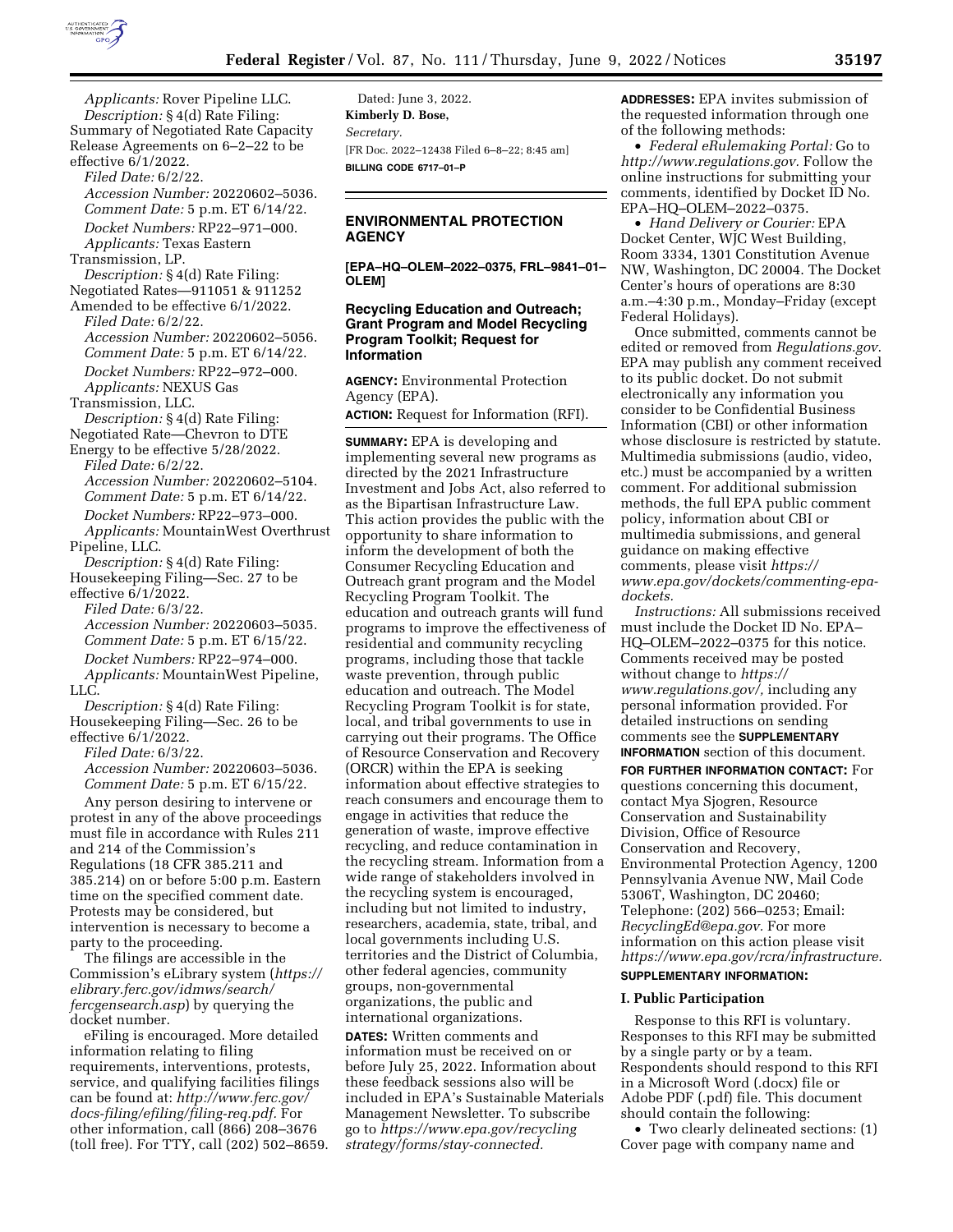contact information; and (2) responses should indicate which topic and specific questions are being addressed.

• 1-inch margins (top, bottom, and sides).

• Times New Roman and 12-point font.

Comments containing references, studies, research, and other empirical data that are not widely published should include copies or electronic links of the referenced materials. No confidential and/or business proprietary information, copyrighted information, or personally identifiable information should be submitted in response to this RFI. *Privacy Note:* All comments received from members of the public will be available for public viewing on *Regulations.gov*. In accordance with FAR 15.202(3), responses to this notice are not offers and cannot be accepted by the federal government to form a binding contract. Additionally, those submitting responses are solely responsible for all expenses associated with response preparation.

#### **II. General Information**

### *A. What is the purpose of this RFI?*

Under the Infrastructure Investment and Jobs Act (Pub. L. 117–58), also known as the Bipartisan Infrastructure Law, EPA is directed to develop several new solid waste recycling programs. This RFI covers the following activities established by the law:

• Establishing a grant program to fund improvements to the effectiveness of residential and community recycling programs, including those that tackle waste prevention, through public education and outreach.

• Developing a model recycling program toolkit to assist states, tribes, and local governments to inform the public about residential waste prevention (*e.g.,* source reduction, reuse, refurbishment, repair, composting) and residential or community recycling programs to improve collection rates and decrease contamination.

This RFI seeks information from a broad array of stakeholders such as industry, researchers, academia, state, territories, local, and tribal governments, other federal agencies, community groups, non-governmental organizations, the public, international organizations, and all other stakeholders involved in education and outreach to consumers and communities on waste prevention, recycling, and composting. EPA is seeking information about effective strategies to reach consumers and encourage them to engage in activities that reduce the generation of

waste, improve effective recycling, and reduce contamination in the recycling stream.

This RFI is part of a series of RFIs EPA will be issuing to inform the development of new programs under the Bipartisan Infrastructure Law. Other RFIs that are related include those on the *Solid Waste Infrastructure for Recycling Grant Program* and the *Development of Best Practices for Collection of Batteries to be Recycled and Voluntary Battery Labeling Guidelines.* 

#### **III. Background**

In 2018, approximately 292 million tons of municipal solid waste (MSW) were generated in the United States, of which approximately 69 million tons were mechanically recycled and 25 million tons were composted. Together, 32.1 percent of MSW (about 94 million tons) was mechanically recycled or composted, preventing over 193 million metric tons of carbon dioxide equivalent from entering the atmosphere (U.S. EPA, 2020a). The National Recycling Strategy (*<https://www.epa.gov/recyclingstrategy>*), which is part one of a series on building a circular economy for all, is focused on enhancing and advancing the national municipal solid waste recycling system. The U.S. MSW recycling system currently faces several challenges, including confusion about what materials can be recycled and how the contamination of recycled materials results in those materials being sent to landfills. Environmental benefits of advancing the U.S. recycling system include decreasing pollution and conserving energy. Preventing waste and increasing recycling reduces climate, environmental, and social impacts (pollution, health, economics) of materials use, and keeps valuable resources in use instead of in landfills.

The Bipartisan Infrastructure Law provides \$15 million per year for five years in funding for ORCR to administer the Consumer Recycling Education and Outreach grant program. The funding provided through Bipartisan Infrastructure Law is a critical opportunity for ORCR to fund a range of high-impact projects to increase recycling, reduce contamination in the recycling stream, and promote a circular economy for sustainable materials management by informing the public about residential or community recycling programs, providing information and guidance about the materials that are accepted as part of these recycling programs and overall increase collection rates and decrease contamination in the recycling stream.

Eligible entities include a state; a unit of local government; an Indian Tribe (as defined in section 4 of the Indian Self-Determination and Education Assistance Act (25 U.S.C. 5304)); a Native Hawaiian organization (as defined in section 6207 of the Elementary and Secondary Education Act of 1965 (20 U.S.C. 7517)); the Department of Hawaiian Home Lands; the Office of Hawaiian Affairs; a nonprofit organization; or a publicprivate partnership.

Materials within the scope of this request include commonly recycled and reused materials, such as aluminum, glass, paper and plastics, as well as food, organics (yard waste, tree trimmings, wood, etc.), textiles, electronics and construction and demolition materials. Biosolids, hazardous waste and industrial wastes such as coal combustion residuals or slag are not within the scope of this request. Landfilling and incineration or combustion are not considered recycling and are not within the scope of this request.

Grant funds may be used for activities including public service announcements; door-to-door education and outreach campaigns; social media and digital outreach; an advertising campaign on recycling awareness; the development and dissemination of specific toolkits for a municipal and commercial recycling program, information on the importance of quality in the recycling stream and the economic and environmental benefits of recycling; and information on what happens to materials after the materials are placed into a residential or community recycling program; businesses recycling outreach; bin, cart, and other receptacle labeling and signs; and other education and outreach activities that are appropriate to improve recycling and reduce contamination, such as reducing waste and reusing, repairing, and refurbishing materials before they enter the recycling system.

In addition to the grants, the Bipartisan Infrastructure Law requires the development of a toolkit, which will, at a minimum, include the following information; a standardized set of terms and examples to describe materials that are accepted by a residential recycling program; information that can be widely applied across residential recycling programs; best practices for the collection and processing of recycled materials; a community self-assessment guide to identify gaps in existing recycling programs; training modules that enable States and nonprofit organizations to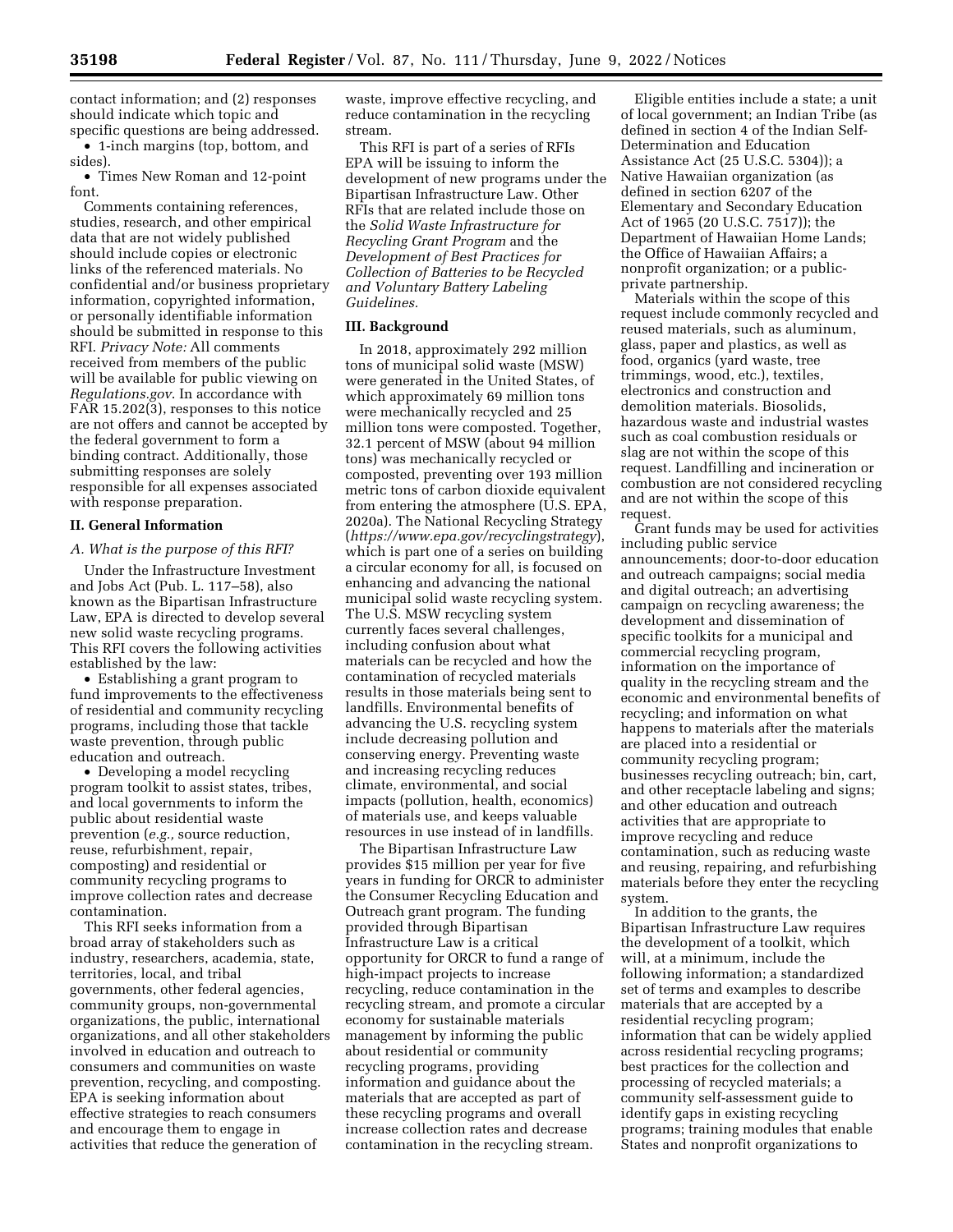provide technical assistance to units of local government; access to consumer educational materials that states, tribes, and units of local government can adapt and use in recycling programs; a guide to measure the outcomes or effectiveness of a grant received under the Education and Outreach grant program, including standardized measurements for recycling rates and decreases in contamination in the recycling stream.

EPA will not consider responses to this RFI to be proposals for financial assistance projects or unsolicited requests for financial assistance. Do not include confidential business information or other privileged material in responses. Additionally, those submitting responses are solely responsible for all expenses associated with response preparation. Information gathered through this RFI may be used to inform potential strategies for supporting and improving state, territorial, tribal, and local recycling operations. ORCR welcomes comments from all stakeholders.

### **IV. Request for Information**

Over the course of 2022, ORCR will be hosting virtual meetings across the country with interested stakeholders to inform the development of the new programs established by the Bipartisan Infrastructure Law. This RFI and the other RFIs aim to supplement those planned consultations and provide all interested individuals and organizations with the opportunity to share their perspectives on barriers and opportunities related to consumer recycling education and outreach to improve waste prevention, increase recycling and reduce contamination in the recycling stream. Specifically, when thinking about consumer recycling education and outreach of postconsumer materials management, include the recovery, reuse, recycle, repair, and/or refurbishment of MSW and construction and demolition materials, and composting.

ORCR is seeking examples of evaluations and evidence-based messaging and strategies associated with effective communication campaigns. ORCR is interested in perspectives on the following topics to inform the Recycling Education and Outreach Program Grant Program and the Model Recycling Program Toolkit:

• *Standardized Terminology:* What are some of the standardized terms and examples that may be used to describe materials that are accepted by a residential recycling program?

• *Information on Residential Recycling:* What are other kinds of

standardized information that can be applied across residential recycling program, taking into consideration the differences in recycled materials that are accepted by residential recycling programs.

• *Education and Outreach Best Practices:* EPA is creating a toolkit to help communities with their education and outreach related to recycling.

 $\circ$  Do you have examples of education and outreach programs, materials or approaches to improve recycling, source reduction, recycling, recovering, reusing, repairing, or refurbishing that are associated with demonstrated results?

 $\circ$  Can you direct us to any specific examples of useful consumer educational materials or other content that states, tribes, and units of local government can adapt and use in recycling programs? What were the associated impacts and costs (financial, staff, and/or other resources) of the effective programs?

 $\circ$  For communities without recycling programs, with low recycling rates, or high contamination rates in the recycling stream (*i.e.,* plastic bags), what specific education and outreach efforts would assist communities? What kinds of technical assistance from EPA (*i.e.,*  webinars, tools, strategies, case studies, community-based messaging, toolkit implementation) would help these communities?

 $\circ$  What are some model programs with evidence in raising awareness of available source reduction options to residents for materials, such as food waste, yard waste, textiles, plastics, etc.

• *Training Modules:* Do you have examples of training modules that will enable States and nonprofit organizations to provide technical assistance to units of local government?

• *Consumer Education Materials:* Do you have examples of consumer educational materials that States, Tribes, and units of local government can adapt and use in recycling programs?

• *Grant Effectiveness:* Do you have examples of how to measure the effectiveness of a recycling grant program, including standardized measures for recycling rates and contamination rates?

• *Measuring Effective Communication:* What types of messaging and communication channels (PSAs, door-to-door campaigns, social media, posters, etc.) have resulted in significant program improvements to waste diversion, recycling, or composting? Improvements might include increases in community recycling or composting rates, decreases in recycling or composting stream

contamination, increases in the number of people participating in the recycling program overall or in a particular demographic, for example. Additionally, please provide examples, where possible, of program evaluations and/or evidence-based messaging results in carrying out effective communication campaigns.

• *Identifying Local Conditions:* What barriers exist for consumers to reduce, recycle, recover, reuse, repair, or refurbish in your state, territory, tribe, local government, or community? What resources are needed to overcome those barriers? What motivators have been identified for consumers to reduce, recycle, recover, reuse, repair, or refurbish in your state, territory, tribe, local government, or community?

• *Costs and Workplans:* What are some examples of outreach and education programs or studies, and associated estimated costs, that have demonstrated results in improving a recycling program in a community? What is the cost of an effective one-year education and outreach behavior change campaign for your state, territory, tribe, local government, or community? Do your recycling programs or initiatives target any specific materials, and if so, why?

• *Identifying Community Needs for Improvement:* For communities without recycling programs, with low recycling rates, or high contamination rates in the recycling stream, what specific education and outreach efforts would assist communities? What kinds of technical assistance from EPA (*i.e.,*  webinars, tools, strategies, case studies, community-based messaging, toolkit implementation) would help these communities?

• *Formative Evaluation, Pre- and Post-testing, Piloting:* What are examples of recycling education and outreach campaigns that have conducted formative research, pre- and post-testing, or piloting a new initiative with an associated evaluation? What skills or knowledge were needed to effectively conduct the formative evaluation and/or pre- and post-testing? What could EPA provide in its Model Recycling Program Toolkit to help communities evaluate their pilots or projects?

• *Serving Specific Communities:*  What are examples of initiatives or efforts around source reduction, recovery, reuse, repair, refurbish, or recycling, that focus on supporting overburdened and underserved communities, rural communities, communities with environmental justice concerns, and/or Tribes and territories? How are those programs addressing